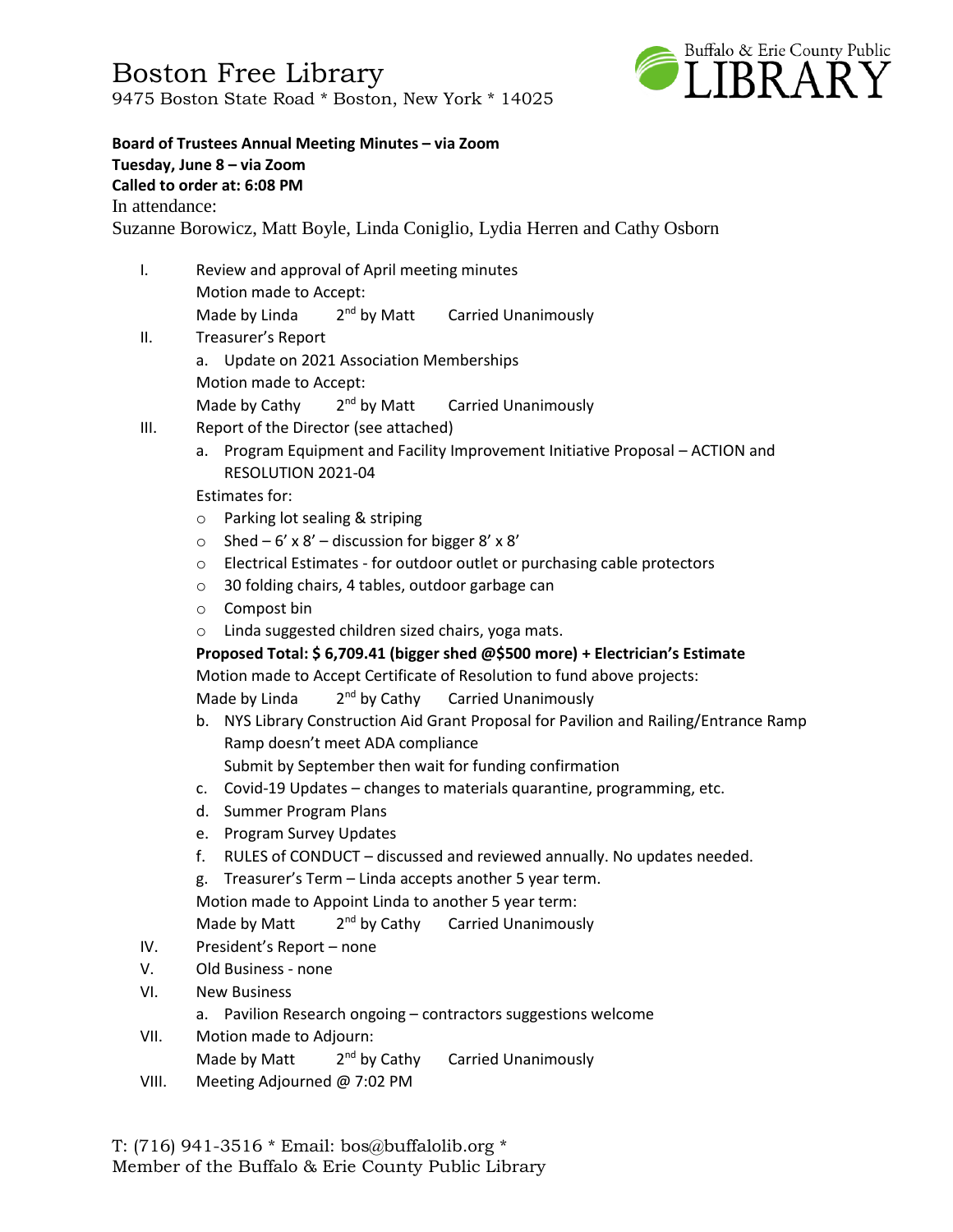## Boston Free Library 9475 Boston State Road \* Boston, New York \* 14025 **Reminders:**



*All resolutions must be dated and numbered. Policy review resolution should be sent to BECPL Human Resources department once completed as well.* 

#### **2021 Meeting Schedule:**

**September 14**

**December 14**

#### **Librarian's Report – June 8, 2021**

- 1. Contract Account Balance: \$2639.76
	- Checks written since the last board meeting

| 2364 | U.S. Postmaster - Stamps                | \$55.00  |
|------|-----------------------------------------|----------|
| 2365 | <b>Erie County Water Authority</b>      | \$53.46  |
| 2366 | Fire Safety Systems Alarm Inspection    | \$190.00 |
| 2367 | Fire Safety Systems Batteries for Alarm | \$75.00  |
| 2368 | Land-Pro – Lawn Mower Repair Parts      | \$98.45  |
| 2369 | <b>Modern Disposal Services</b>         | \$62.36  |
| 2370 | Fire Safety Systems Alarm Monitoring    | \$240.00 |
| 2371 | U.S. Postmaster – Stamps                | \$55.00  |
| 2372 | Michael Nowak – Lawn Mower Gas          | \$13.01  |

- 2. Payroll Report: Current projections have the library well below our personnel budget and system paid expenses, but this projection will change throughout the year as hours and staffing levels continue to increase.
- 3. Program Equipment and Facility Improvement Initiative:

The BECPL has opened funding for improvements that add to the patron experience, can be implemented in the near future and would not typically qualify for New York State Library Construction Aid. There is an estimated \$500,000 available for distribution among all Contracting Member and Buffalo Branch Libraries. A local match of 25% of the total project cost is required. The application is due on June  $18<sup>th</sup>$  and the project award date is anticipated to be July  $15<sup>th</sup>$ .

My proposal is titled the Boston Backyard Bundle and includes the following project summary:

The Boston Free Library has always utilized the open backyard for summer programs and fundraising activities, but a lack of equipment and storage have kept the space from its maximum potential. The proposed project will provide the library with additional equipment including tables, chairs, garbage and compost bins, power cords and cord protectors as well as a shed in which store these items safely and conveniently.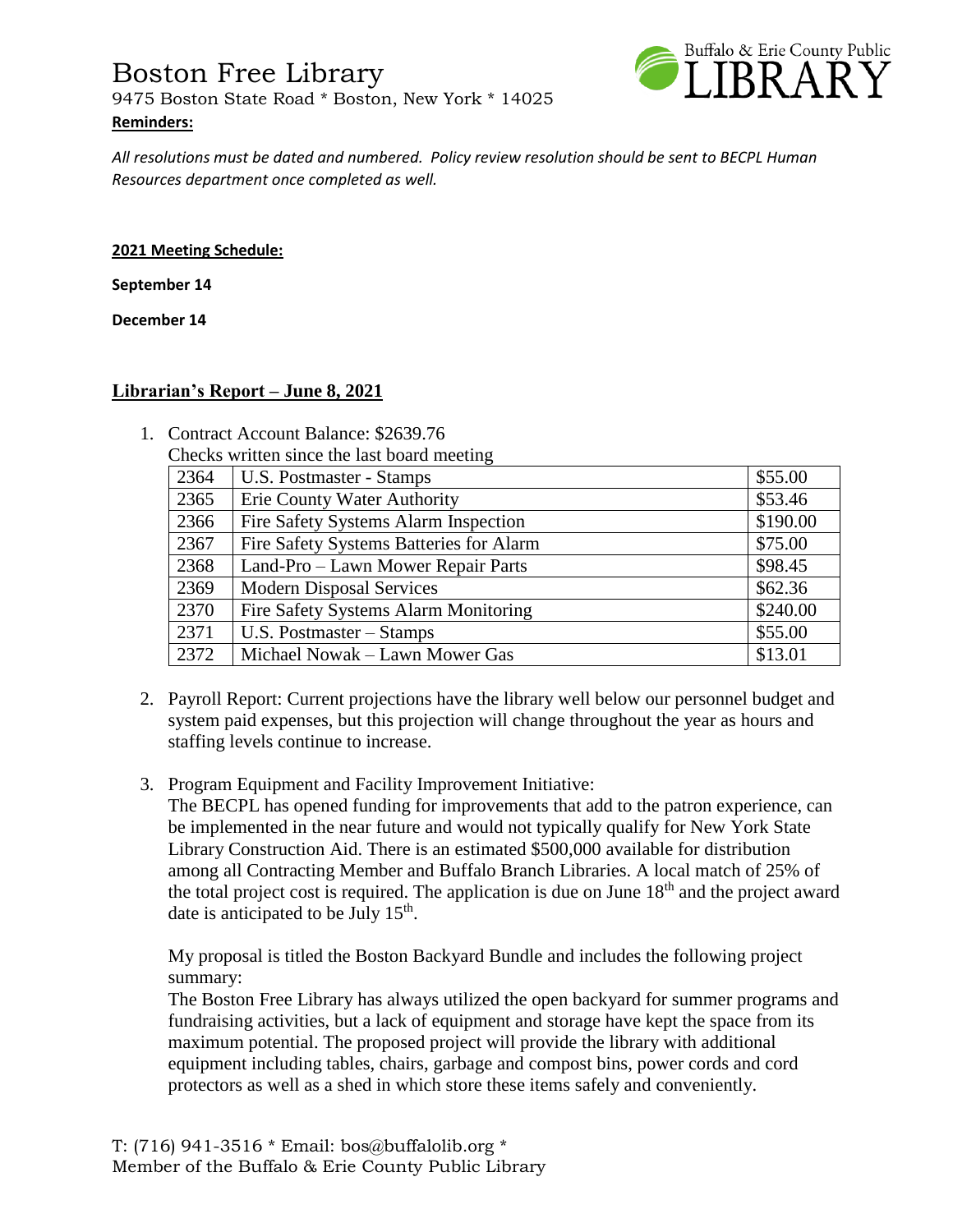# Boston Free Library

9475 Boston State Road \* Boston, New York \* 14025



In addition, the project will include running electrical outlets to the backyard to provide much needed power for performances and presentations and eliminate the safety hazard of running extension cords across the entrance ramp and parking lot. As the electrical line must run through the current parking lot, the project also proposes to seal and re-stripe the driveway and parking lot after the completion of the electrical work. The sealing and striping will also preserve the condition of the lot for many years to come providing an appealing, safe and clean area as the library's first impression.

The increased use of and equipment stored in the library's backyard also creates a need for increased security. The addition of two security cameras to the exterior of the building will provide better surveillance of the parking lot and programming areas. I am still waiting on estimates for the electrical work and additional estimates for parking lot sealing and striping. However, in order to submit the proposal to BECPL, we need to demonstrate the following through board resolutions:

**Documentation of the availability and Board authorization to commit local match funds (25%)**

### **Board commitment to adhere to NYS law governing procurement and submit a report documenting project activities, results, and expenditures**

A draft Resolution has been created based on the NYS Library Construction Aid Certificate of Resolution language.

4. NYS Library Construction Aid Grant Proposal:

The Pavilion and ADA compliant entrance ramp construction would qualify as a NYS Library Construction Aid project and is therefore not eligible for funding through the Program Equipment and Facility Improvement Initiative. As such, I am beginning to get estimates for these projects to begin writing a grant proposal. The deadline for NYS grant proposals is typically in September with an award date of sometime in the following spring/summer. With the difficulty of scheduling construction work at this time and the volatility of pricing, I am recommending that we proceed with getting estimates to apply for a grant with the hope that next summer there will be more availability for local contractors to complete the work. The NYS Library Construction Aid Grants require a 50% match from local funding sources, so we would have a year to raise additional funds.

I have Chevalier scheduled to look at the ramp area next week but am in the process of researching other options. Are there any recommendations for specific companies to contact for the site preparation, construction of the pavilion, and the re-configuring of the entrance ramp?

5. Covid-19 Updates:

The quarantine for returned library items has been removed so all items returned are discharged and returned to the shelves the same day.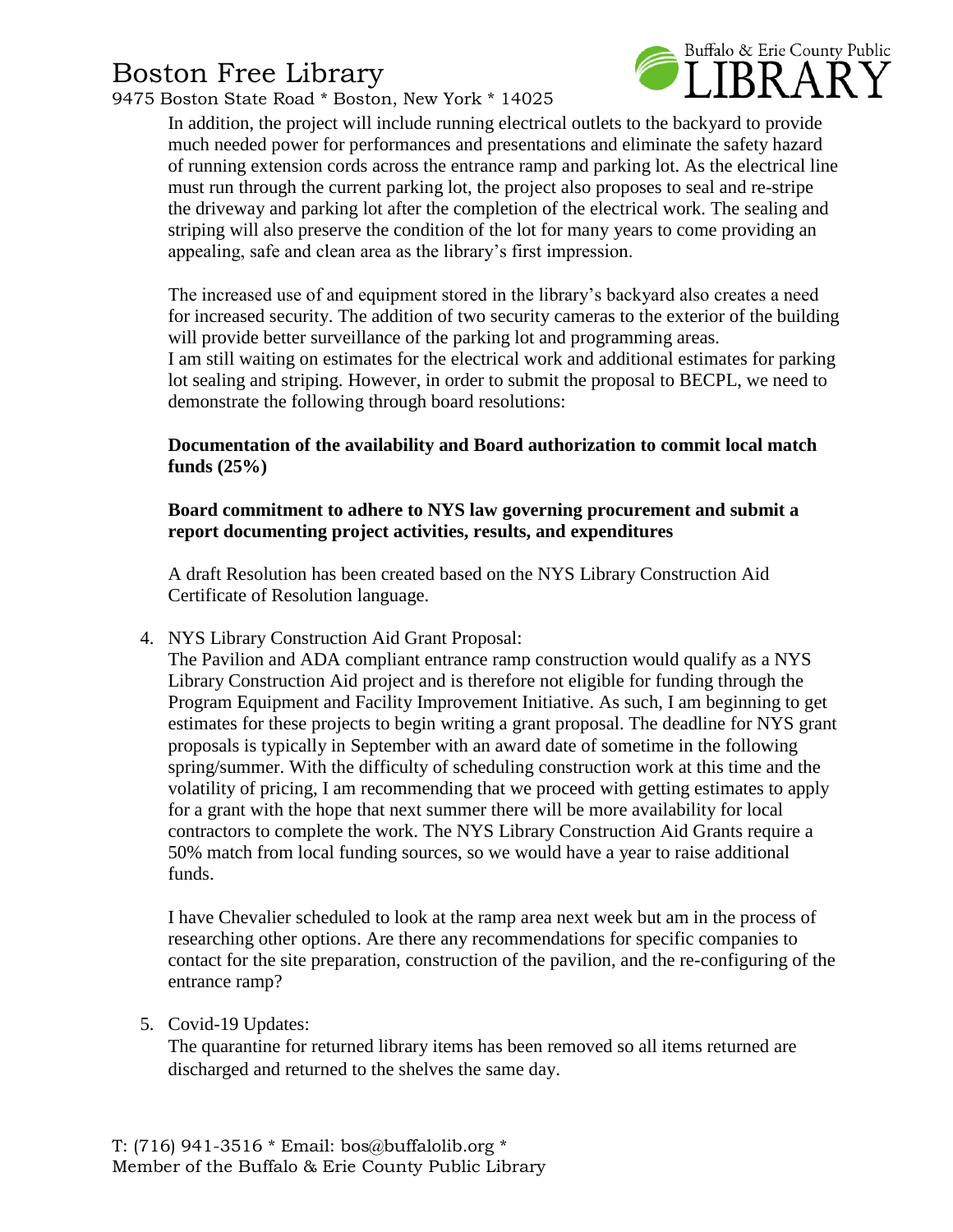

At this time, staff members who are fully vaccinated are allowed to remove masks in staff areas of county buildings but are required to wear masks in all public areas. As we have no designated staff areas at Boston, nothing has changed for us. The public is still required to wear masks regardless of vaccination status at this time as per BECPL and Erie County policy.

Summer flyers include the following language, but guidelines are constantly changing: *All attendees (over the age of 2) are asked to wear masks/cloth face-coverings during all summer programs. Vaccinated attendees may be permitted to remove their mask/facecovering if social distancing (6') is maintained. The Library reserves the right to ask for proof of vaccination.*

6. Summer Programming:

All summer programs are planned to be outdoors, but depending on the size of the group and current regulations, we are anticipating the ability to move certain programs indoors if necessary.

This summer we will be resuming Preschool Story Time, Teen Summer Book Club, Craft Programs, Kids Yoga, Bubble and Game Days and a Chalk Art Week as well as three music concerts. We are encouraging registration for all events in order to gauge interest and to allow us to reschedule if necessary.

Our teen book club will participate in the BECPL's Virtual Battle of the Books at the end of July, which involves reading one title and competing in a virtual trivia contest against teams from other libraries. We are expanding on this program and including two additional titles for the participants to read: one historical fiction and one title that has been made into a movie. Our final party in August will involve an outdoor screening of that movie at the library.

We are taking a break from scheduled virtual programs, but will still occasionally post story time and craft videos on the library's Facebook and YouTube pages.

7. Program Survey Update:

To date, we have had 65 responses to our Library Program Survey; 25 paper responses and 40 online responses.

#### **Responses to Questions:**

On average, how often do you visit the library:

| 6.3%  | Daily                  |
|-------|------------------------|
| 14.1% | 2-3 times a week       |
| 40.6% | Once a week            |
| 15.6% | Once a month           |
| 17.2% | Less than once a month |
| 6.3%  | <b>Never</b>           |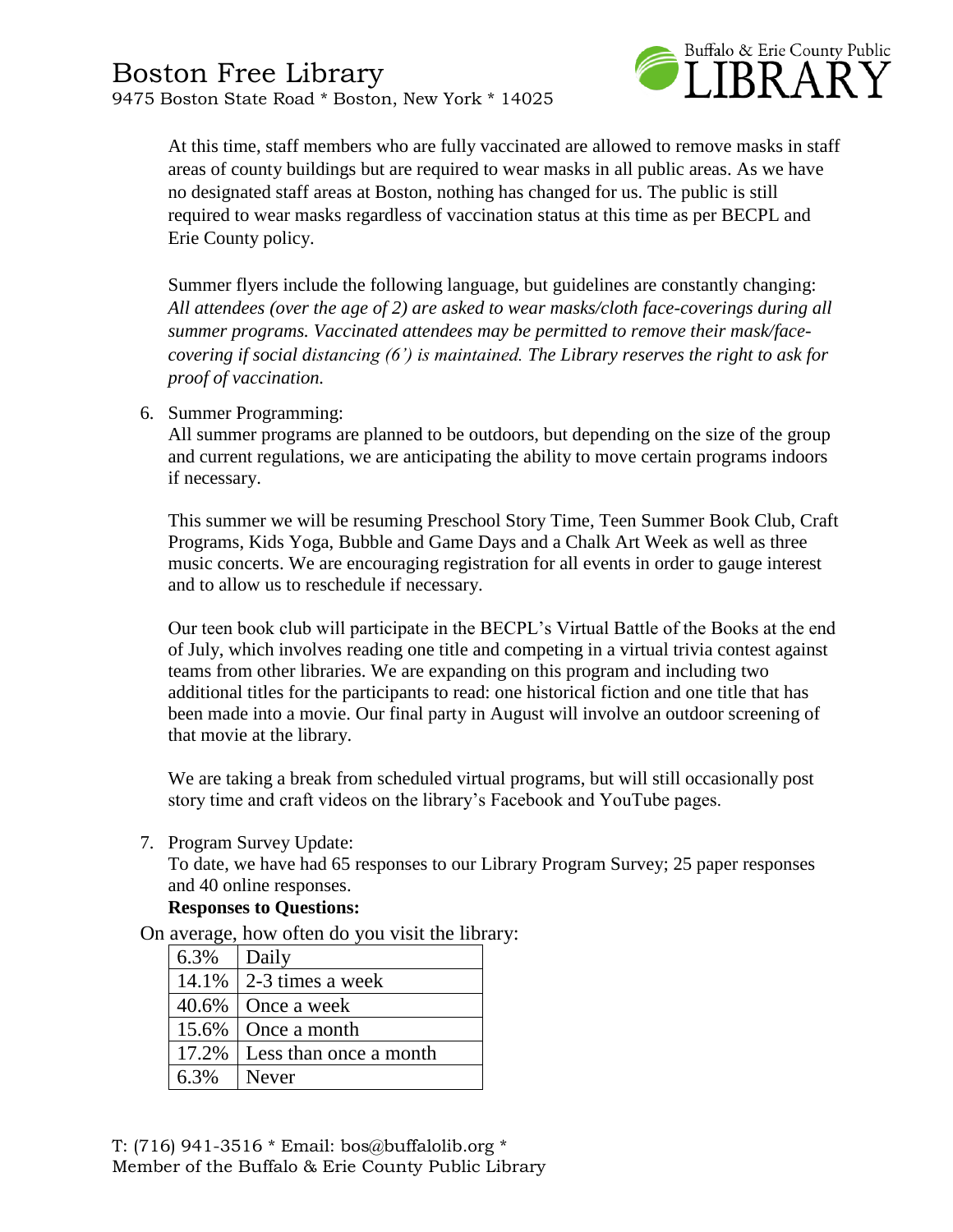## Boston Free Library

Buffalo & Erie County Public

9475 Boston State Road \* Boston, New York \* 14025

If never, please share the reason why you do not use the library?

*Reponses varied – too busy, reading online, Covid-19 concerns*

Have you ever attended a library program? Yes 60% No 40%

Would you attend a library program in the future? Yes 93.8% No 6.3%

## **Adult Programs:**

| 11.3% | Resume/Job Skill Building Workshops       |
|-------|-------------------------------------------|
| 25.8% | <b>Computer Skills Workshops</b>          |
| 21%   | <b>Monthly Book Club Discussions</b>      |
| 32%   | <b>Music Performances</b>                 |
| 24%   | <b>History/Local Interest Discussions</b> |
| 19.4% | <b>Writing Workshops</b>                  |
| 12.9% | <b>Small Business Workshops</b>           |
| 31%   | <b>Special Interests/Hobbies</b>          |
| 37%   | <b>Arts/Crafts</b>                        |
| 8.1%  | Makerspace/Technology Workshops           |

## **Teen Programs (ages 13-17):**

| 16.1% | Teen Book Club                         |  |
|-------|----------------------------------------|--|
| 41.9% | <b>Battle of the Books</b>             |  |
| 41.9% | <b>Arts/Crafts</b>                     |  |
| 19.4% | Tutoring                               |  |
| 16.1% | College Search/Application Assistance  |  |
| 25.8% | <b>SAT/Exam Prep</b>                   |  |
| 29%   | <b>Makerspace/Technology Workshops</b> |  |
| 16.1% | Film Club                              |  |

## **Children's Programs (age birth – 12):**

| 20.5% | Baby Story Time (birth $-2$ years old)      |
|-------|---------------------------------------------|
| 59%   | <b>Preschool Story Time (3-6 years old)</b> |
| 53.8% | <b>Arts/Crafts</b>                          |
| 30.8% | Makerspace/Stem Programs                    |
| 48.7% | <b>Nature/Science Programs</b>              |
| 25.6% | Tutoring                                    |
| 23.1% | Lego Club                                   |
| 7.7%  | Book Club (ages 7-12)                       |